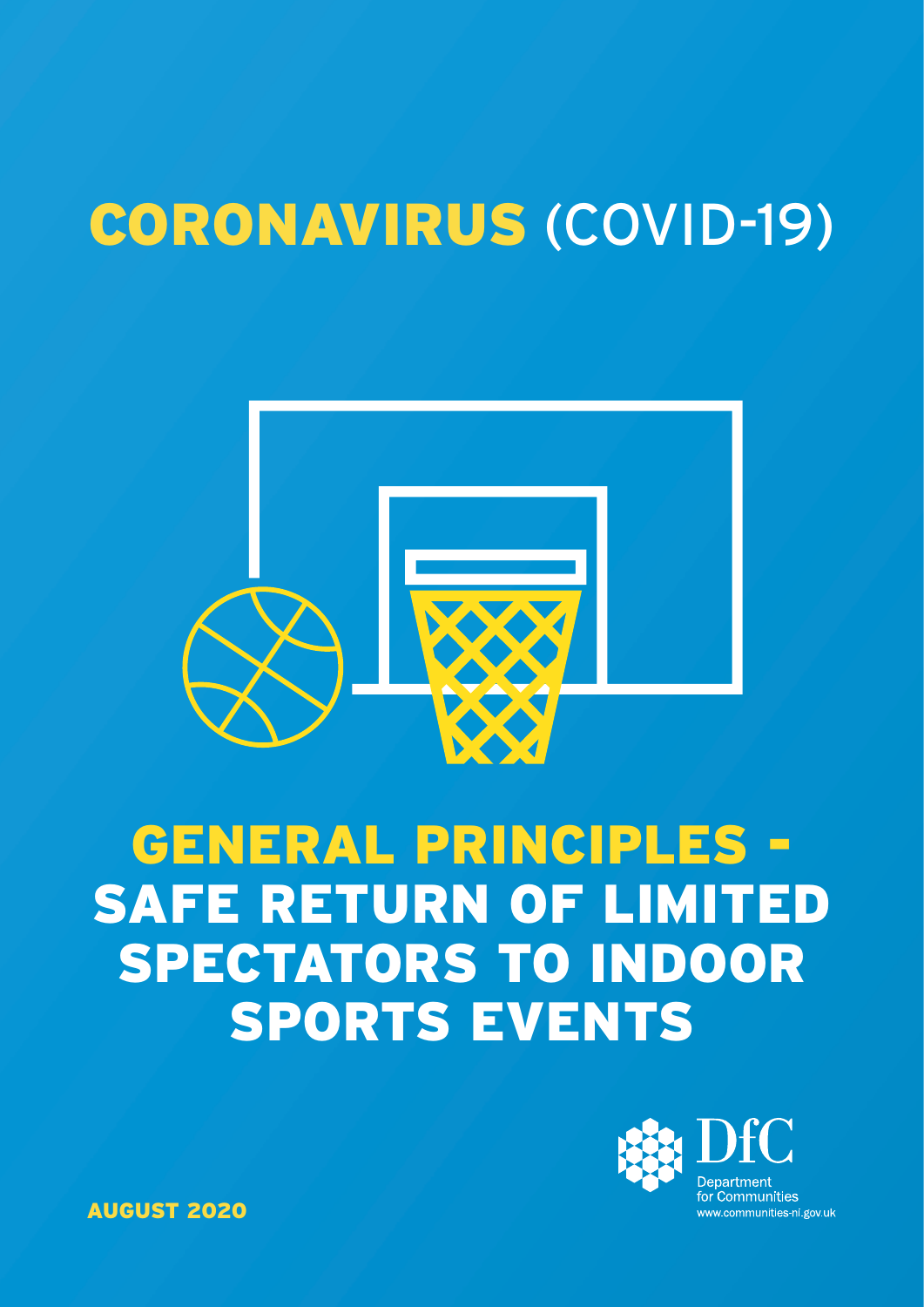**First published:** 12 August 2020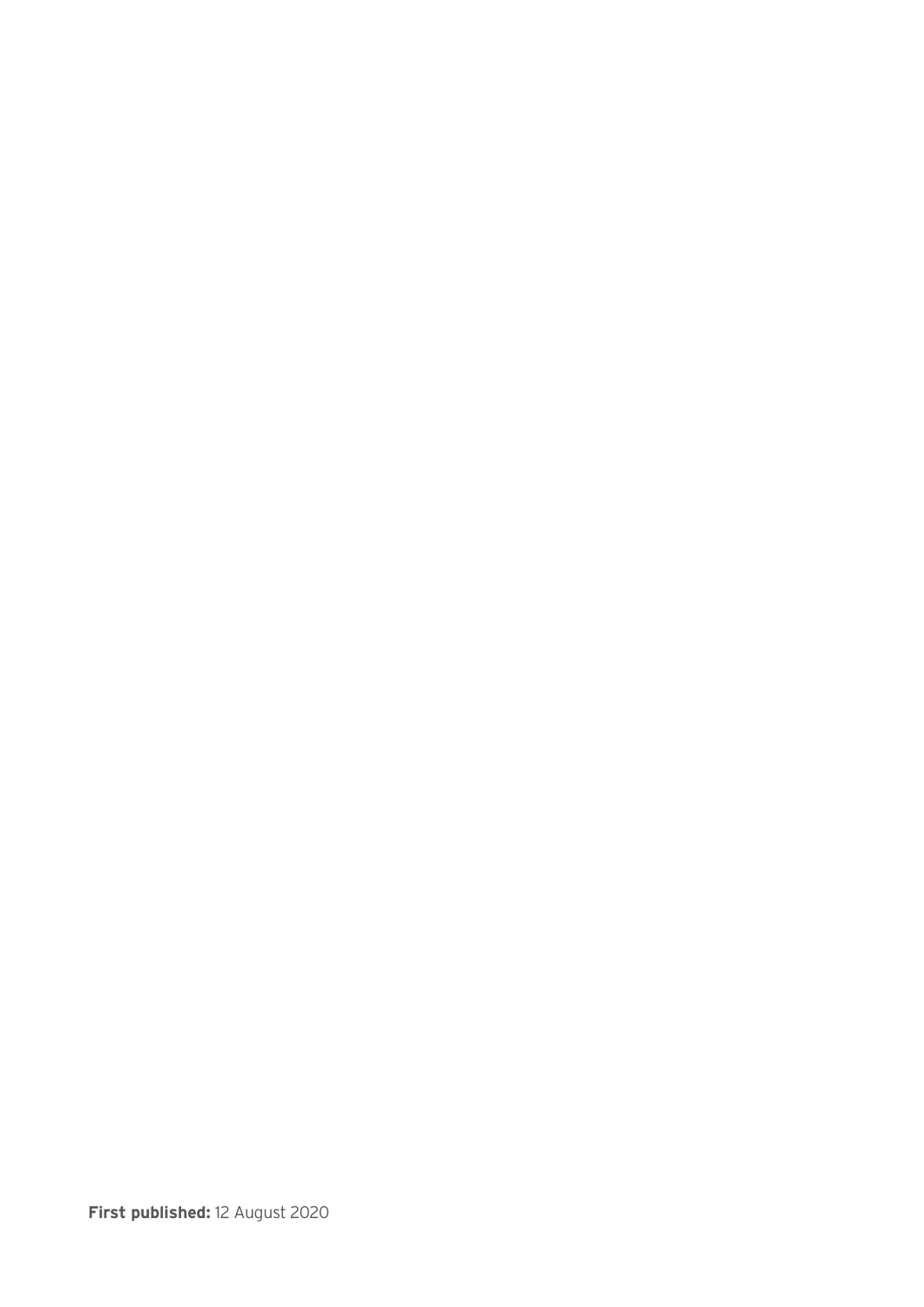# General Principles - Safe return of limited Spectators to Indoor Sports Events

## **The Potential Risks**

- Spectators attending an indoor event should be advised to consider if they are putting themselves at higher risk because of their general state of health or any other risk factors.
- At indoor sporting venues the risk of transmission of the virus could be increased significantly for spectators for example:-
	- In congested areas or queues in confined spaces;
	- Through the touching of hard surfaces;
	- When sharing food or drink including utensils; and
	- In crowds where behaviour must be modified to limit the aerosol effect on potential for viral transmission by refraining from shouting, singing or dancing.
- Spectators should be reminded to allow time to enter a venue, refrain from any unnecessary movement around a venue, respect social distancing for other spectators and 'family bubbles' and be prepared to comply with the directions and protocols of the Governing Body, club or venue operator.
- Responsibility for the health and safety of spectators rests, in the first instance, with the event organiser.

## **The Venue**

- All venues should be subject to a risk assessment prior to an organised sporting event or fixture being held.
- The social distancing requirement to be applied for now is 2 meters.
- A crowd management plan should be in place, incorporating the controlled entry and exit of spectators (including staggering entry times), and one-way systems inside the venue to maintain social distancing and minimise the risk of crowd congestion.
- Where possible ticketing/bookings systems should be in place, to assist with social distancing in for example seated venue. This approach will also help manage numbers ie predefined safe capacity.
- Additional hygiene provision, such as hand washing and sanitiser stations, should be in place and well stocked, particularly at entry and exit points to venues and other key points.
- Screens or barriers should be used to separate people from each other when social distancing cannot be maintained particularly at catering and retail outlets, including merchandising and programme sales points.
- Particular attention should be paid to movement in and out of venues, shared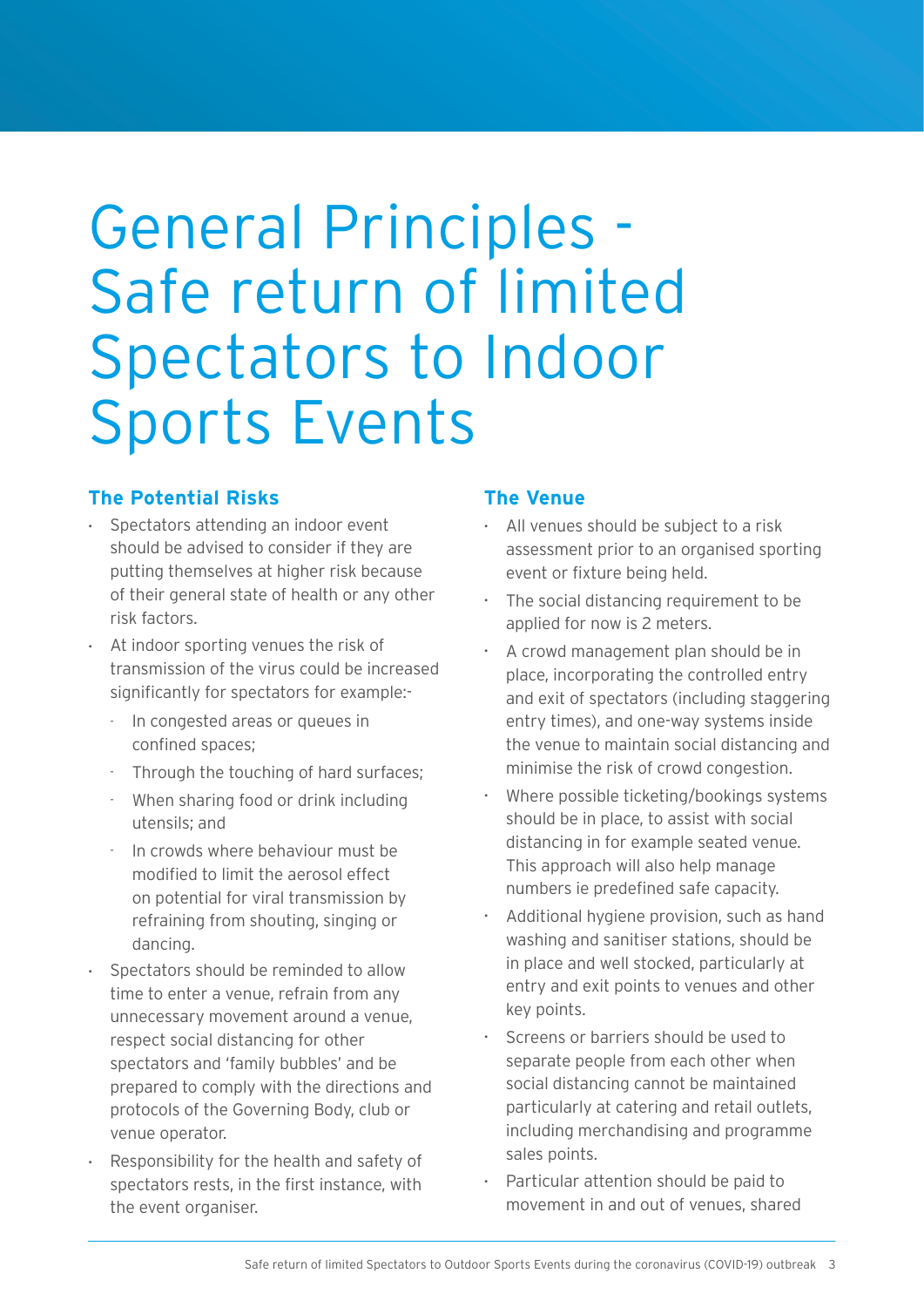walkways and toilet facilities etc. Signage and floor markings should be developed both inside and outside sports venues to enforce social distancing, and provide information on seating plans, one-way systems and queuing requirements.

• Spectator medical requirements should be considered along with the availability of a Covid isolation room(s).

### **Spectator Behaviour/Information**

- Event organisers and venue operators should provide spectators with information on the arrangements in place to minimise the risk of COVID-19, including any modifications to the venue.
- Spectators must be aware of the new code of behaviour obliging them to take full responsibility for themselves and others by not attending if they have any symptoms or have potentially been exposed to someone with COVID-19.
- Spectators should be encouraged to travel as a family unit, avoid car sharing with those outside their family, be supported with alternative options to using public transport, eg through the provision of information on parking facilities, bike and walking routes.
- Recommending the wearing of masks should be strongly encouraged especially whilst in the event venue and other indoor areas ie toilets and in areas where congestion is likely to develop at certain times.
- Spectators should be made aware of the current Department of Health/Public Health Agency messaging on track and trace and the arrangements for covid testing.

#### **[https://www.publichealth.hscni.net/covid-](https://www.publichealth.hscni.net/covid-19-coronavirus/testing-and-tracing-covid-19/contact-tracing)[19-coronavirus/testing-and-tracing](https://www.publichealth.hscni.net/covid-19-coronavirus/testing-and-tracing-covid-19/contact-tracing)[covid-19/contact-tracing](https://www.publichealth.hscni.net/covid-19-coronavirus/testing-and-tracing-covid-19/contact-tracing)**

• Attending and leaving a fixture/event will require personal and collective responsibility from all those present to avoid spreading the virus to those present at a fixture/event, the communities in the immediate vicinity of a venue and the wider community.

**Stay Safe - Play Safe - Look Out For Each Other** 

#### **Links to Further Information**

- Department of Health Test Trace Protect Support Strategy - **[https://www.health-ni.](https://www.health-ni.gov.uk/sites/default/files/publications/health/Test-Trace-Protect-Support-Strategy.pdf)  [gov.uk/sites/default/files/publications/](https://www.health-ni.gov.uk/sites/default/files/publications/health/Test-Trace-Protect-Support-Strategy.pdf) [health/Test-Trace-Protect-Support-](https://www.health-ni.gov.uk/sites/default/files/publications/health/Test-Trace-Protect-Support-Strategy.pdf)[Strategy.pdf](https://www.health-ni.gov.uk/sites/default/files/publications/health/Test-Trace-Protect-Support-Strategy.pdf)**
- Sport NI Return to Sport Guidance **[http://](http://www.sportni.net/return-to-sport/)  [www.sportni.net/return-to-sport/](http://www.sportni.net/return-to-sport/)**
- The Sports Grounds Safety Authority has issued draft guidelines for sports grounds operators. These can be viewed at the following link - **[https://sgsa.org.uk/](https://sgsa.org.uk/planning-for-social-distancing-at-sports-grounds/)  [planning-for-social-distancing-at-sports](https://sgsa.org.uk/planning-for-social-distancing-at-sports-grounds/)[grounds/](https://sgsa.org.uk/planning-for-social-distancing-at-sports-grounds/)**
- NI Business Info provides guidance for employers/venue owners to consider in terms of hospitality provision at the following link - **[https://www.](https://www.nibusinessinfo.co.uk/node/23544)  [nibusinessinfo.co.uk/node/23544](https://www.nibusinessinfo.co.uk/node/23544)**